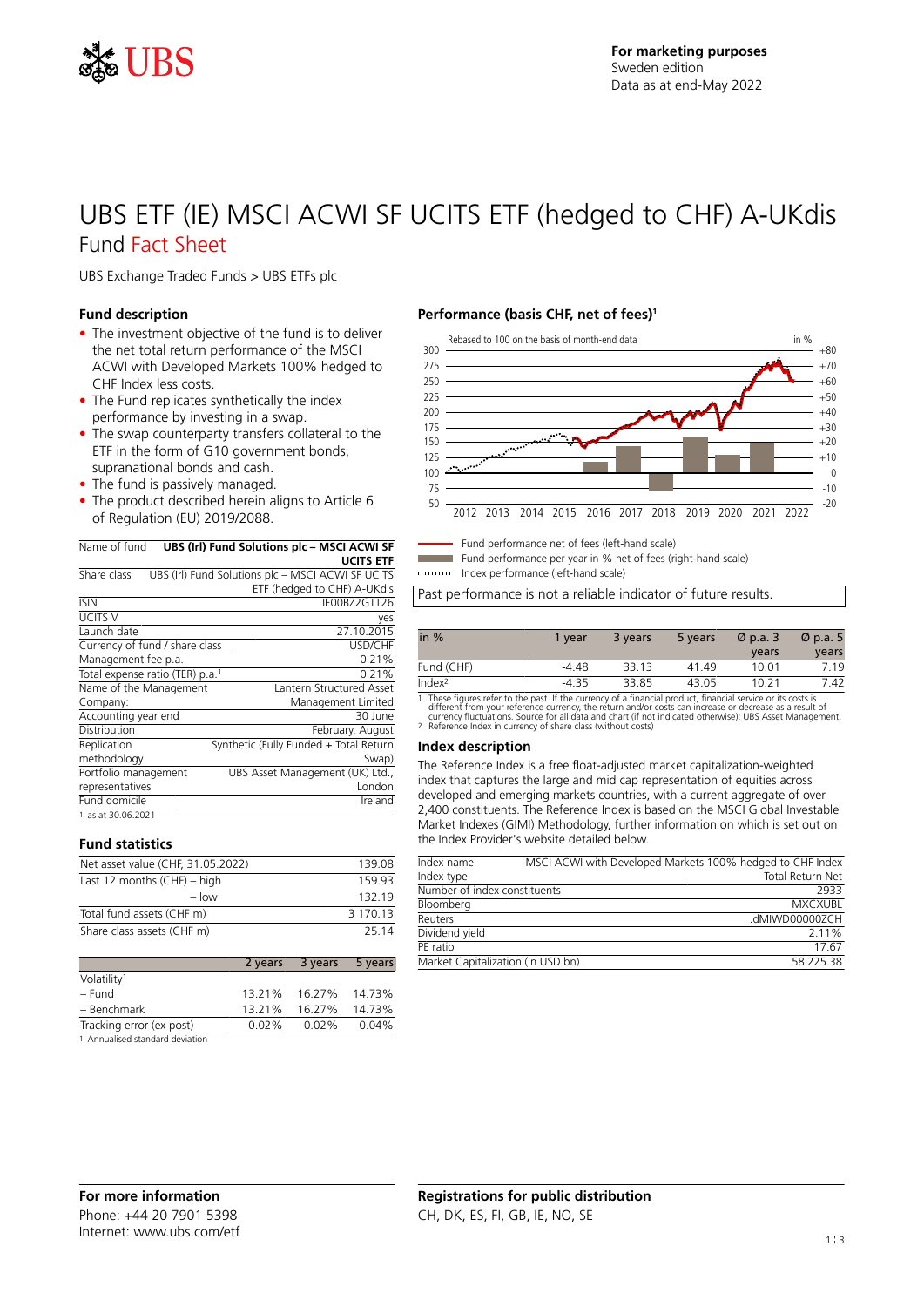# UBS ETF (IE) MSCI ACWI SF UCITS ETF (hedged to CHF) A-UKdis

#### **Market exposure (%)**

|                      | Index |
|----------------------|-------|
| <b>United States</b> | 60.6  |
| Japan                | 5.5   |
| United Kingdom       | 3.9   |
| China                | 3.5   |
| Canada               | 3.3   |
| France               | 2.8   |
| Switzerland          | 2.5   |
| Germany              | 2.0   |
| Australia            | 2.0   |
| Others               | 13.9  |

#### **10 largest equity positions (%)**

|                | Index |
|----------------|-------|
| APPI F         | 4.02  |
| MICROSOFT CORP | 3 1 9 |
| AMAZON.COM     | 1.81  |
| AI PHABFT A    | 113   |
| AI PHABET C    | 1 N 7 |

#### **Benefits**

Clients benefit from the flexibility of an exchange-traded investment.

Provides access to this segment of the market with a single transaction.

Optimised risk/return profile thanks to a broad diversification across a range of countries and sectors.

The fund offers a high degree of transparency and cost efficiency.

UCITS compliant fund.

### **Sector exposure (%)**

|                           | Index |
|---------------------------|-------|
| Information Technology    | 21.3  |
| <b>Financial Services</b> | 14.8  |
| Health Care               | 12.3  |
| Consumer Discretionary    | 11.0  |
| Industrials               | 9.4   |
| Communication Services    | 7.8   |
| Consumer Staples          | 7.3   |
| Energy                    | 5.2   |
| Materials                 | 5.2   |
| Utilities                 | 3.1   |
| Real estate               | 2.8   |

|                          | Index |
|--------------------------|-------|
| TFSI A                   | 1.07  |
| TAIWAN SEMICONDUCTOR MEG | 0.78  |
| JOHNSON & JOHNSON        | 0.78  |
| UNITEDHEAITH GROUP       | 0.77  |
| NVIDIA                   | .ስ 77 |

### **Risks**

The fund delivers the return of a broadly diversified equity index and may therefore be subject to high fluctuations in value. For this reason, an investment horizon of at least five years and corresponding risk tolerance and capacity are required. The returns payable on the fund are dependant on payments received by the fund from the swap counterparty under the terms of the relevant swap and, therefore, are subject to the credit risk of the swap counterparty. In the event that the swap counterparty defaults under the terms of the relevant swap, the fund may suffer a loss. Every fund has specific risks, which can significantly increase under unusual market conditions. Sustainability risks are not considered as part of the Index selection process. Therefore, sustainability risks are not systematically integrated. The fund's assets are passively managed. As a result, the net asset value of the fund's assets is materially dependent on the performance of the underlying investments. Losses that could be avoided via active management will not be offset.

#### **Listing and trading information**

| Eisenig and craanig information |                  |                            |                         |                    |                |
|---------------------------------|------------------|----------------------------|-------------------------|--------------------|----------------|
| Exchange                        | Trading currency | Trading hours (local time) | <b>Bloomberg Ticker</b> | <b>Reuters RIC</b> | iNAV Bloomberg |
| SIX Swiss Exchange              | CHF              | 09:00am - 05:30pm CET      | ACCUKD SW               | ACCUKD.S           | IACCUKD        |